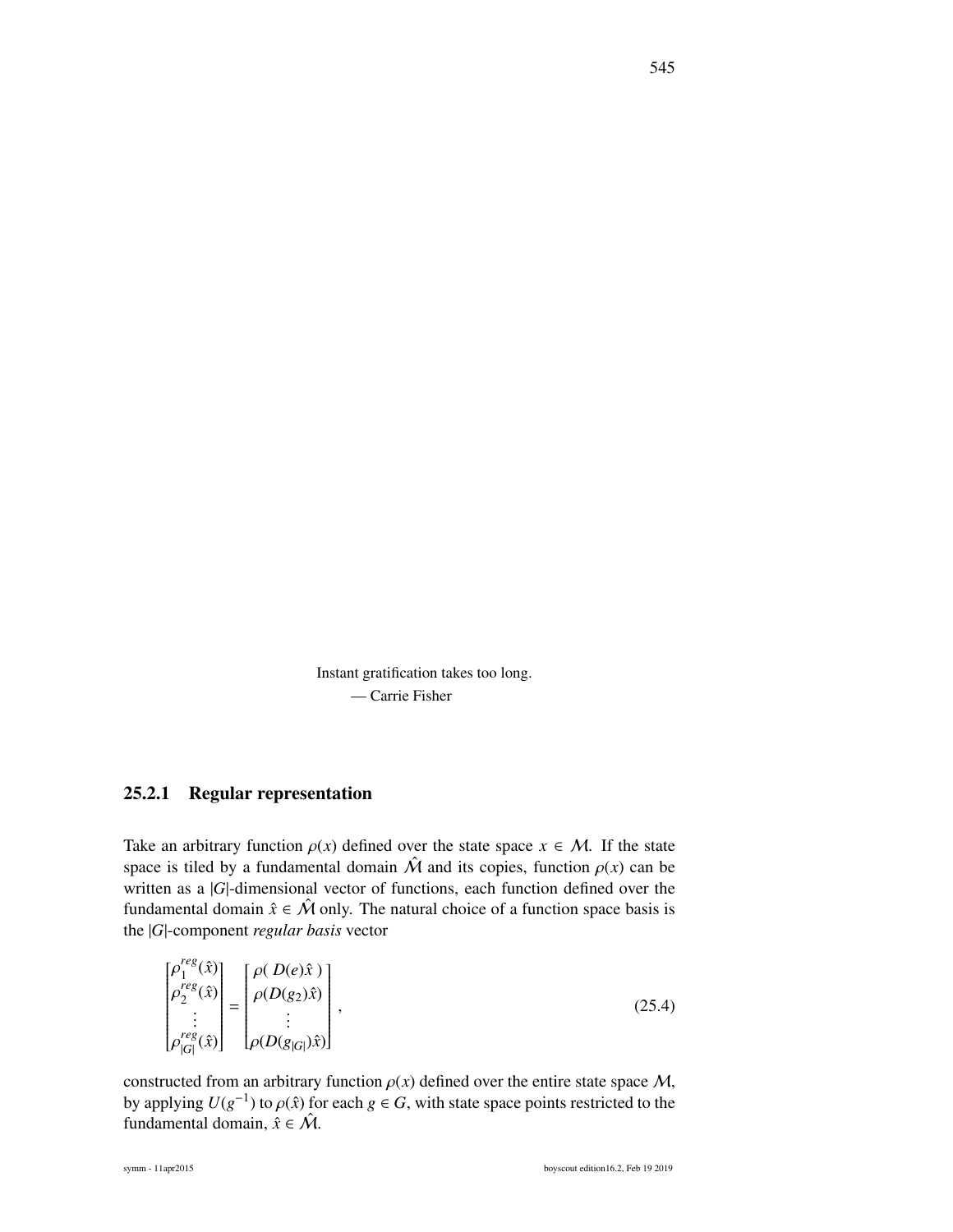Now apply group action *operator*  $U(g)$  to a regular basis vector:

$$
U(g)\begin{bmatrix} \rho(D(e)\hat{x}) \\ \rho(D(g_2)\hat{x}) \\ \vdots \\ \rho(D(g_{|G|})\hat{x}) \end{bmatrix} = \begin{bmatrix} \rho(D(g^{-1})\hat{x}) \\ \rho(D(g^{-1}g_2)\hat{x}) \\ \vdots \\ \rho(D(g^{-1}g_{|G|})\hat{x}) \end{bmatrix}.
$$

It acts by permuting the components. (And yes, Mathilde, the pesky  $g^{-1}$  is inherited from (25.2), and there is nothing you can do about it.) Thus the action of the *operator*  $U(g)$  on a regular basis vector can be represented by the corresponding  $[|G|\times|G|]$  permutation *matrix*, called the *left regular representation*  $D^{reg}(g)$ ,

$$
U(g)\begin{bmatrix} \rho_1^{reg}(\hat{x}) \\ \rho_2^{reg}(\hat{x}) \\ \vdots \\ \rho_{|G|}^{reg}(\hat{x}) \end{bmatrix} = D^{reg}(g)\begin{bmatrix} \rho_1^{reg}(\hat{x}) \\ \rho_2^{reg}(\hat{x}) \\ \vdots \\ \rho_{|G|}^{reg}(\hat{x}) \end{bmatrix}.
$$

A product of two permutations is a permutation, so this is a matrix representation of the group. To compute its entries, write out the matrix multiplication explicitly, labeling the vector components by the corresponding group elements,

$$
\rho_b^{reg}(\hat{x}) = \sum_a^G D^{reg}(g)_{ba} \rho_a^{reg}(\hat{x}).
$$

A product of two group elements  $g^{-1}a$  is a unique element *b*, so the  $a_{th}$  row of  $D^{reg}(g)$  is all zeros, except the  $b_{th}$  column which satisfies  $g = b^{-1}a$ . We arrange the columns of the multiplication table by the inverse group elements, as in table 25.1. Setting multiplication table entries with *g* to 1, and the rest to 0 then defines the regular representation *matrix*  $D^{reg}(g)$  for a given *g*,

$$
D^{reg}(g)_{ab} = \delta_{g,b^{-1}a} \,. \tag{25.5}
$$

For instance, in the case of the 2-element group  $\{e, \sigma\}$  the  $D^{reg}(g)$  can be either the identity or the interchange of the two domain labels the identity or the interchange of the two domain labels,

$$
D^{reg}(e) = \begin{bmatrix} 1 & 0 \\ 0 & 1 \end{bmatrix}, \quad D^{reg}(\sigma) = \begin{bmatrix} 0 & 1 \\ 1 & 0 \end{bmatrix}.
$$
 (25.6)

The multiplication table for  $D_3$  is a more typical, nonabelian group example: see table 25.1. The multiplication tables for  $C_2$  and  $C_3$  are given in table 25.2.

The regular representation of group identity element *e* is always the identity matrix. As  $D^{reg}(g)$  is a permutation matrix, mapping a tile  $\hat{\mathcal{M}}_a$  into a different tile  $\hat{M}_{ga} \neq \hat{M}_a$  if  $g \neq e$ , only  $D^{reg}(e)$  has diagonal elements, and

$$
\operatorname{tr} D^{reg}(g) = |G| \, \delta_{g,e} \,. \tag{25.7}
$$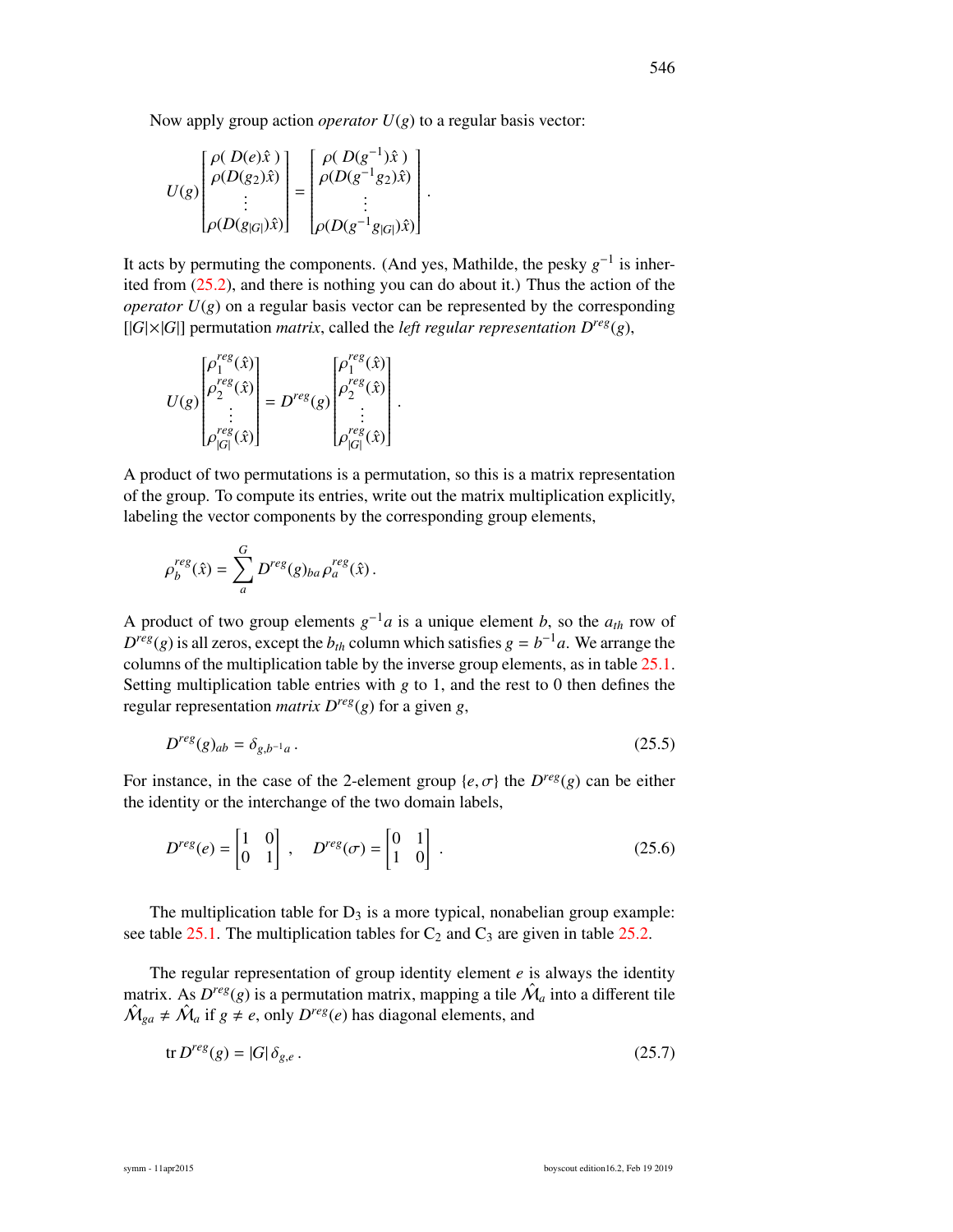|                          | $D_3$                                       |                                       |                                                       | $\boldsymbol{e}$                               |                                      | $\sigma_{12}$    |                          | $\sigma_{23}$ | $\sigma_{31}$        |               | $C^{1/3}$                              |                                           | $C^{2/3}$                                  |                  |                  |                                     |
|--------------------------|---------------------------------------------|---------------------------------------|-------------------------------------------------------|------------------------------------------------|--------------------------------------|------------------|--------------------------|---------------|----------------------|---------------|----------------------------------------|-------------------------------------------|--------------------------------------------|------------------|------------------|-------------------------------------|
|                          | $\mathfrak{e}$                              |                                       |                                                       | $\epsilon$                                     |                                      | $\sigma_{12}$    |                          | $\sigma_{23}$ | $\sigma_{31}$        |               | $C^{1/3}$                              |                                           | $C^{2/3}$                                  |                  |                  |                                     |
|                          | $(\sigma_{12})^{-1}$                        |                                       |                                                       | $\sigma_{12}$                                  |                                      | $\epsilon$       |                          | $C^{1/3}$     | $C^{2/3}$            |               | $\sigma_{23}$                          |                                           | $\sigma_{31}$                              |                  |                  |                                     |
|                          | $(\sigma_{23})^{-1}$                        |                                       |                                                       | $\sigma_{23}$                                  |                                      | $C^{2/3}$        |                          | $\epsilon$    | $C^{1/3}$            |               | $\sigma_{31}$                          |                                           | $\sigma_{12}$                              |                  |                  |                                     |
|                          | $(\sigma_{31})^{-1}$                        |                                       |                                                       | $\sigma_{31}$                                  |                                      | $C^{1/3}$        |                          | $C^{2/3}$     | $\epsilon$           | $\sigma_{12}$ |                                        |                                           | $\sigma_{23}$                              |                  |                  |                                     |
|                          | $(C^{1/3})^{-1}$                            |                                       |                                                       | $C^{2/3}$                                      |                                      | $\sigma_{23}$    |                          | $\sigma_{31}$ | $\sigma_{12}$        |               | $\epsilon$                             |                                           | $C^{1/3}$                                  |                  |                  |                                     |
|                          | $(C^{2/3})^{-1}$                            |                                       |                                                       | $C^{1/3}$                                      |                                      | $\sigma_{31}$    |                          | $\sigma_{12}$ | $\sigma_{23}$        |               | $C^{2/3}$                              |                                           | $\mathfrak{e}$                             |                  |                  |                                     |
|                          |                                             |                                       |                                                       |                                                |                                      |                  |                          |               |                      |               |                                        |                                           |                                            |                  |                  |                                     |
|                          |                                             | 0                                     |                                                       | $\boldsymbol{0}$                               | $\boldsymbol{0}$                     |                  |                          |               |                      |               |                                        | 0                                         | $\theta$                                   | $\boldsymbol{0}$ | -1               | $\begin{matrix}0\\0\end{matrix}$    |
|                          | $\begin{bmatrix} 0 \\ 1 \\ 0 \end{bmatrix}$ | $\begin{matrix} 0\\0\\0 \end{matrix}$ | $\begin{bmatrix} 0 \\ 0 \\ 0 \\ 0 \\ 0 \end{bmatrix}$ | $\begin{matrix} 0 \\ 0 \\ 0 \\ 0 \end{matrix}$ | $\begin{matrix} 1 \\ 0 \end{matrix}$ | $\boldsymbol{0}$ |                          |               |                      |               | $\begin{bmatrix} 0 \\ 0 \end{bmatrix}$ | $\begin{matrix} 0 \\ 0 \\ 1 \end{matrix}$ | $\begin{array}{c} 1 \\ 0 \\ 0 \end{array}$ | $\overline{0}$   | $\boldsymbol{0}$ |                                     |
|                          |                                             |                                       |                                                       |                                                |                                      | $\vert 0 \vert$  |                          |               | $D^{reg}(C^{1/3}) =$ |               |                                        |                                           |                                            | $\overline{1}$   | $\boldsymbol{0}$ | $\begin{matrix}0\\0\\1\end{matrix}$ |
| $D^{reg}(\sigma_{23}) =$ |                                             |                                       |                                                       |                                                | $\bf{0}$                             | $\mathbf{1}$     | $\overline{\phantom{a}}$ |               |                      |               | $\boldsymbol{0}$                       |                                           |                                            | $\overline{0}$   | $\boldsymbol{0}$ |                                     |
|                          |                                             | $\mathbf{1}$                          |                                                       | $\overline{0}$                                 | $\overline{0}$                       | $\boldsymbol{0}$ |                          |               |                      |               | $\overline{0}$                         | $\overline{0}$                            | $\overline{0}$                             | $\boldsymbol{0}$ | $\boldsymbol{0}$ |                                     |
|                          | $\overline{0}$                              | $\Omega$                              | $\overline{0}$                                        | $\mathbf{1}$                                   | $\boldsymbol{0}$                     | $\Omega$         |                          |               |                      |               |                                        | $\theta$                                  | $\Omega$                                   | $\overline{0}$   | $\overline{0}$   | $\overline{0}$                      |

**Table 25.1:** (top) The multiplication table of D<sub>3</sub>, the group of symmetries of a triangle. (bottom) By (25.5), the 6 regular representation matrices  $D^{reg}(g)$  of dihedral group  $D_3$  have '1' at the location of *g* in the  $D_3$  multiplication table table 25.1, '0' elsewhere. For example, the regular representation of the action of operators  $U(\sigma_{23})$  and  $U(C^{2/3})$  on the regular basis (25.4) are shown here.

## 25.2.2 Irreps: to get invariants, average

A representation  $D^{(\mu)}(g)$  acting on  $d_{\mu}$ -dimensional vector space  $V^{(\mu)}$  is an *irre-*<br>ducible nonnecentation (inner) of group G if its only invorient subgrosses are  $V^{(\mu)}$ *ducible representation (irrep)* of group *G* if its only invariant subspaces are  $V^{(\mu)}$ and the null vector {0}. To develop a feeling for this, one can train on a number of simple examples, and work out in each case explicitly a similarity transformation *S* that brings *D reg*(*g*) to a block diagonal form

$$
S^{-1}D^{reg}(g)S = \begin{bmatrix} D^{(1)}(g) & & \\ & D^{(2)}(g) & \\ & & \ddots \end{bmatrix}
$$
 (25.8)

for every group element *g*, such that the corresponding subspace is invariant under actions  $g \in G$ , and contains no further nontrivial subspace within it. For the problem at hand we do not need to construct invariant subspaces  $\rho^{(\mu)}(x)$  and  $D^{(\mu)}(g)$ <br>explicitly. We are interested in the symmetry reduction of the trace formula and explicitly. We are interested in the symmetry reduction of the trace formula, and for that we will need only one simple result (lemma, theorem, whatever): the regular representation of a finite group contains all of its irreps  $\mu$ , and its trace is given by the sum

$$
\text{tr } D^{reg}(g) = \sum_{\mu} d_{\mu} \chi^{(\mu)}(g), \qquad (25.9)
$$

where  $d_{\mu}$  is the dimension of irrep  $\mu$ , and the characters  $\chi^{(\mu)}(g)$  are numbers *intrin*-<br>sig to the group G that have to be tabulated only once in the history of humanity *sic* to the group *G* that have to be tabulated only once in the history of humanity. And they all have been. The finiteness of the number of irreps and their dimensions  $d_{\mu}$  follows from the dimension sum rule for tr  $D^{reg}(e)$ ,  $|G| = \sum d_{\mu}^2$ . µ

The simplest example is afforded by the 1-dimensional subspace (irrep) given by the fully symmetrized average of components of the regular basis function

1

 $\overline{\phantom{a}}$